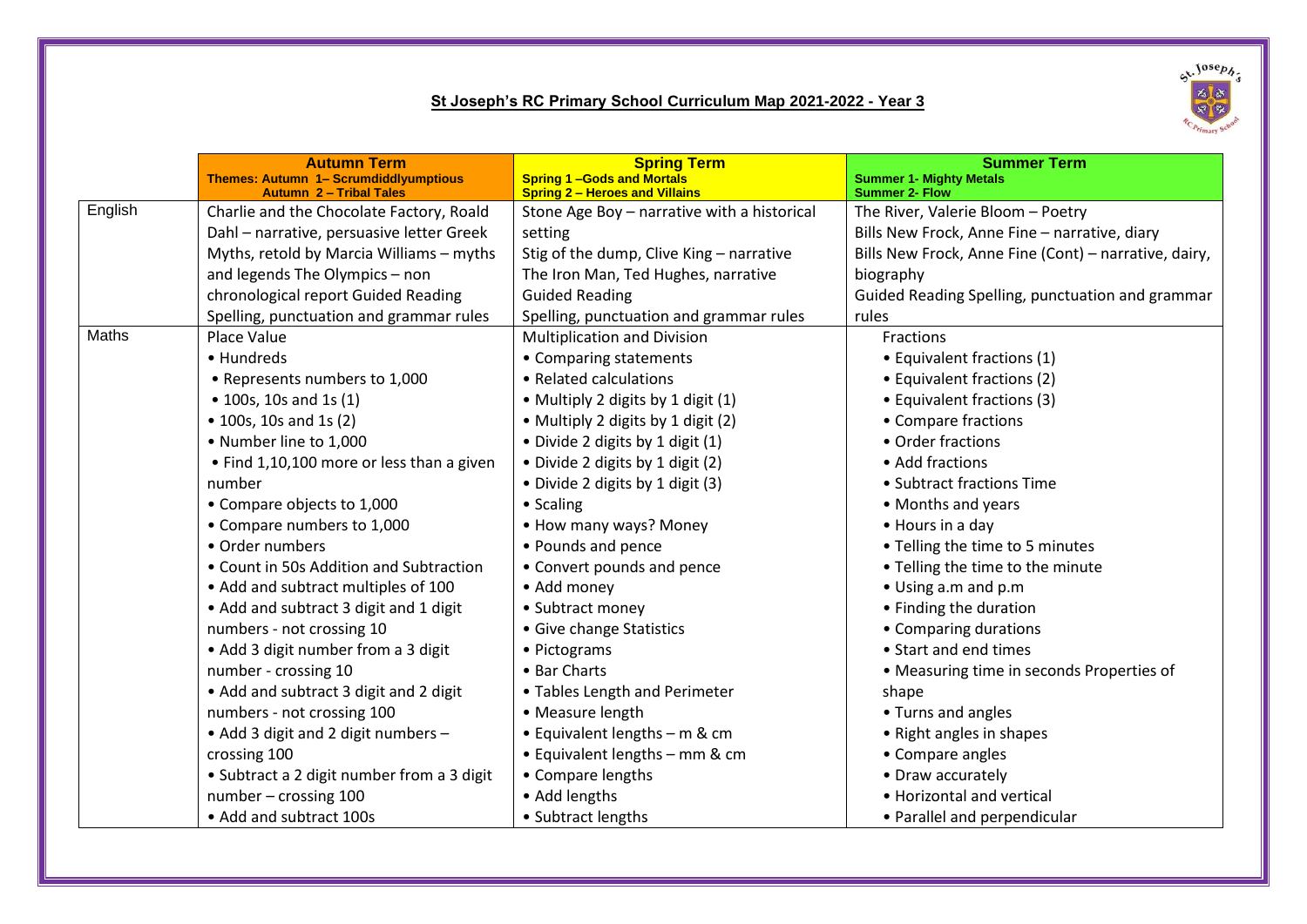|           | • Spot the pattern - making it explicit<br>• Add and subtract a 2 digit and 3 digit<br>numbers - not crossing 10 or 100<br>• Add a 2 digit and 3 digit numbers - not<br>crossing 10 or 100<br>• Subtract a 2 digit number from a 3 digit<br>number - crossing 10 or 100<br>• Add two 3 digit numbers - not crossing<br>10 or 100<br>• Add two 3 digit numbers crossing 10 or<br>100 • Subtract a 3 digit number from a 3<br>digit number - no exchange Multiplication<br>and Division<br>• Multiplication - equal groups<br>• Multiply by 3 • Divide by 3<br>• The 3 times table<br>• Multiply by 4<br>• Divide by 4<br>• The 4 times table<br>• Multiply by 8<br>• Divide by 8<br>• The 8 times table | •Measure perimeter<br>• Calculate perimeter<br>Fractions<br>• Unit and non-unit fractions<br>• Making the whole<br>• Tenths<br>• Count in tenths<br>• Tenths and decimals<br>• Fractions on a line number line<br>• Fractions of a set of objectives (1)<br>• Fractions of a set of objectives (2)<br>• Fractions of a set of objectives (3) | • Recognise and describe 2D shapes<br>• Recognise and describe 2D shapes<br>• Make 3D shapes Measurement and Capacity<br>• Measure mass (1)<br>• Measure mass (2)<br>• Compare mass<br>• Add and subtract mass<br>• Measure capacity (1)<br>• Measure capacity (2)<br>• Compare capacity<br>• Add and subtract capacity |
|-----------|--------------------------------------------------------------------------------------------------------------------------------------------------------------------------------------------------------------------------------------------------------------------------------------------------------------------------------------------------------------------------------------------------------------------------------------------------------------------------------------------------------------------------------------------------------------------------------------------------------------------------------------------------------------------------------------------------------|----------------------------------------------------------------------------------------------------------------------------------------------------------------------------------------------------------------------------------------------------------------------------------------------------------------------------------------------|-------------------------------------------------------------------------------------------------------------------------------------------------------------------------------------------------------------------------------------------------------------------------------------------------------------------------|
| <b>RE</b> | Homes-families; Reconciliation; Visitors-<br>Advent; Judaism                                                                                                                                                                                                                                                                                                                                                                                                                                                                                                                                                                                                                                           | Journeys; Listening and sharing - the<br>Eucharist; Giving All - Lent; Islam                                                                                                                                                                                                                                                                 | Gifts of the Holy Spirit; Promises-Baptism; Special<br>Places for Christians                                                                                                                                                                                                                                            |
| Science   | Plants -<br>Plant parts and function.<br>Requirements of plants<br>The life cycle of a flowering plant<br>Animals, including humans -<br><b>Nutrition</b><br>Skeletons and muscles                                                                                                                                                                                                                                                                                                                                                                                                                                                                                                                     | Rocks -<br>Group and compare rocks<br>Fossils<br>Soil<br>Light -<br>Reflection<br>Shadows                                                                                                                                                                                                                                                    | Forces and Magnets -<br>Movement on surfaces<br>Attraction and repelling<br>Grouping materials<br>Revisiting specific, identified scientific topics                                                                                                                                                                     |
| History   | <b>Ancient Greece</b>                                                                                                                                                                                                                                                                                                                                                                                                                                                                                                                                                                                                                                                                                  | Prehistoric Britain from the Stone Age to the<br>Iron Age                                                                                                                                                                                                                                                                                    |                                                                                                                                                                                                                                                                                                                         |
| Geography | Food miles and fair trade<br>Ancient and modern day Greece;<br>geographical features, using maps                                                                                                                                                                                                                                                                                                                                                                                                                                                                                                                                                                                                       | Field work: Human and physical geography<br>using maps and aerial images                                                                                                                                                                                                                                                                     | Use of maps, Field work, Water cycle, Human and<br>physical features, Rivers of the world (not River<br>Wear)                                                                                                                                                                                                           |